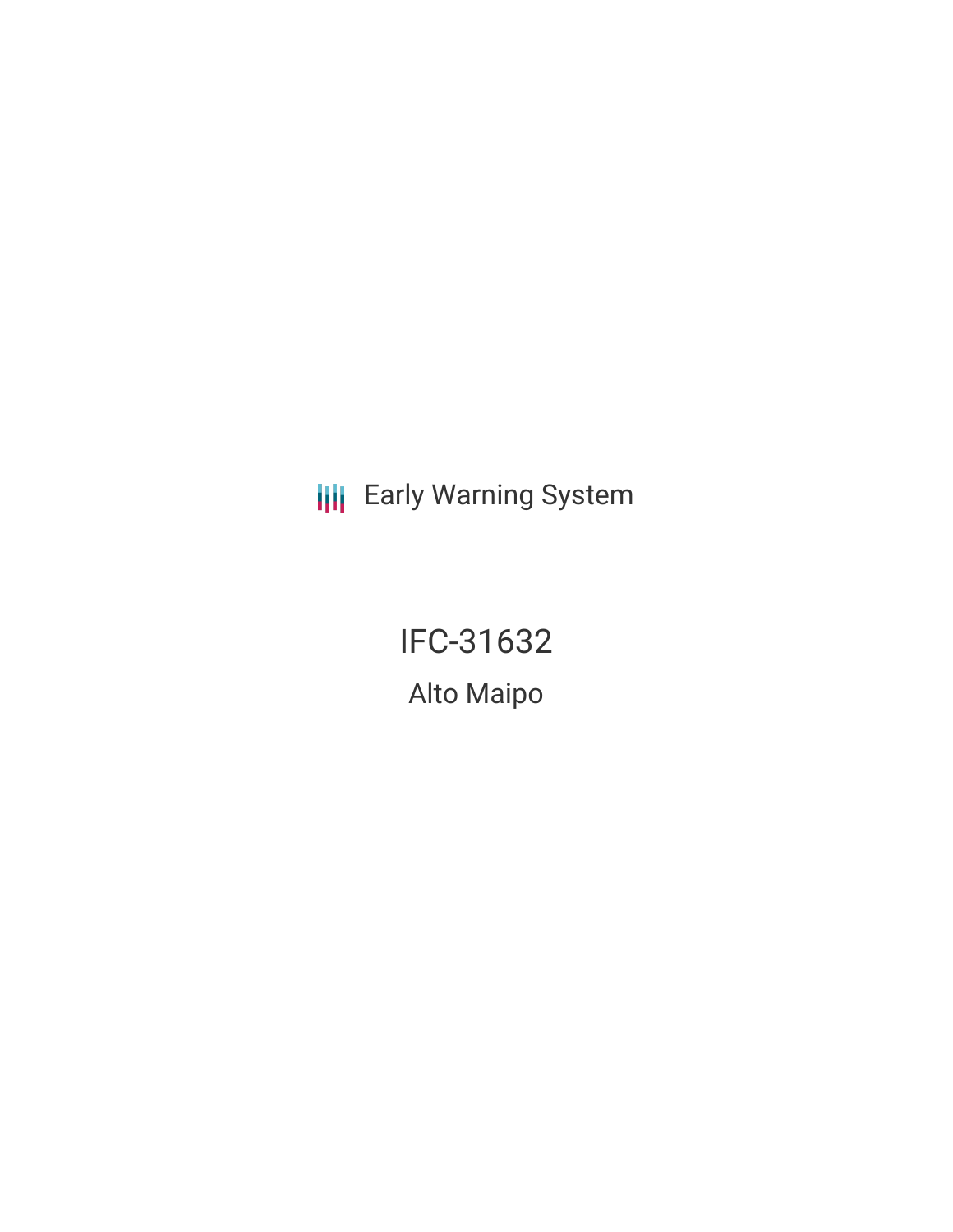| <b>Countries</b>               | Chile                                   |
|--------------------------------|-----------------------------------------|
| <b>Specific Location</b>       | Cajon del Maipo                         |
| <b>Financial Institutions</b>  | International Finance Corporation (IFC) |
| <b>Status</b>                  | Active                                  |
| <b>Bank Risk Rating</b>        | A                                       |
| <b>Voting Date</b>             | 2013-10-24                              |
| <b>Borrower</b>                | Alto Maipo SpA                          |
| <b>Sectors</b>                 | Hydropower                              |
| <b>Investment Type(s)</b>      | Loan                                    |
| <b>Investment Amount (USD)</b> | \$150.00 million                        |
| <b>Project Cost (USD)</b>      | \$1,900.00 million                      |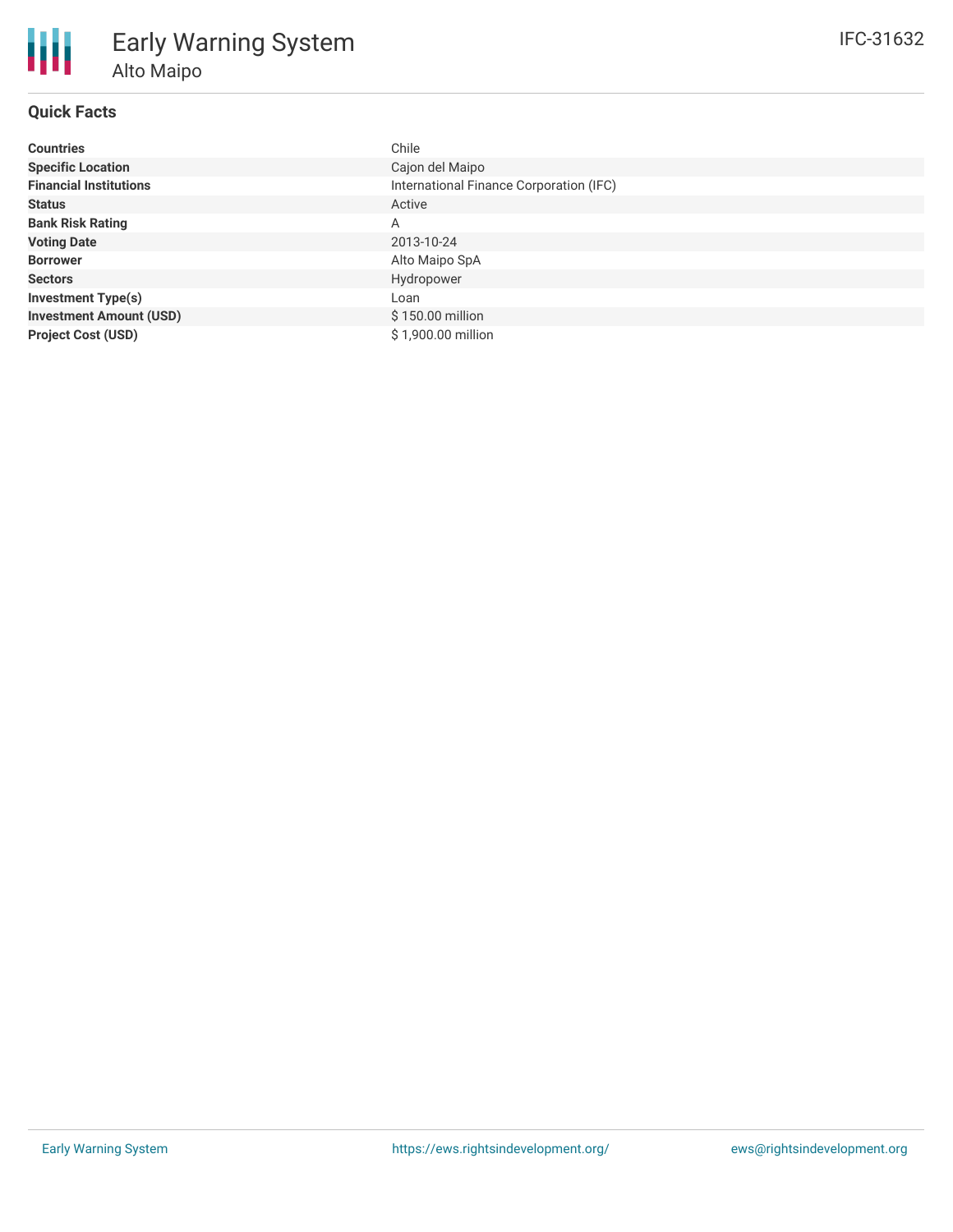# **Project Description**

#### IFC: PROJECT DESCRIPTION

"The Project under consideration is the construction and operation of the 531 MW Alto Maipo hydropower plants, with a total estimated cost of approximately US\$1.9 billion and an estimated output in excess of 2,100 GWh per year. The Project consists of two separate high-head, run-of-river hydropower facilities located about 50 km southeast of Santiago, the load center of Chile's power grid. Construction of the Project will take place over an approximately five-year period and will require the excavation of about 67 km of tunnels; approximately 90% of total Project civil works are expected to be underground. The Project will have a relatively short 17 km transmission line of to connect it with existing electricity transmission infrastructure, and will not require the construction of dams or reservoirs, or the resettlement of population."

#### IFC-IDENTIFIED APPLICABLE PERFORMANCE STANDARDS\*\*

"While all Performance Standards are applicable to this investment, IFC's environmental and social due diligence indicates that the investment will have impacts which must be managed in a manner consistent with the following Performance Standards.PS 1 - Assessment and Management of Environmental and Social Risks and ImpactsPS 2 - Labor and working conditionsPS 3 - Resource Efficiency and Pollution PreventionPS 4 - Community Health, Safety and SecurityPS 5 - Land Acquisition and Involuntary ResettlementPS 6 - Biodiversity Conservation and Sustainable Management of Living Natural ResourcesIf IFC's investment proceeds, IFC will periodically review the the project's ongoing compliance with the Performance **Standards** 

\*\*Information on IFC's Policy and Performance Standards on Environmental and Social Sustainability can be found at www.ifc.org/sustainability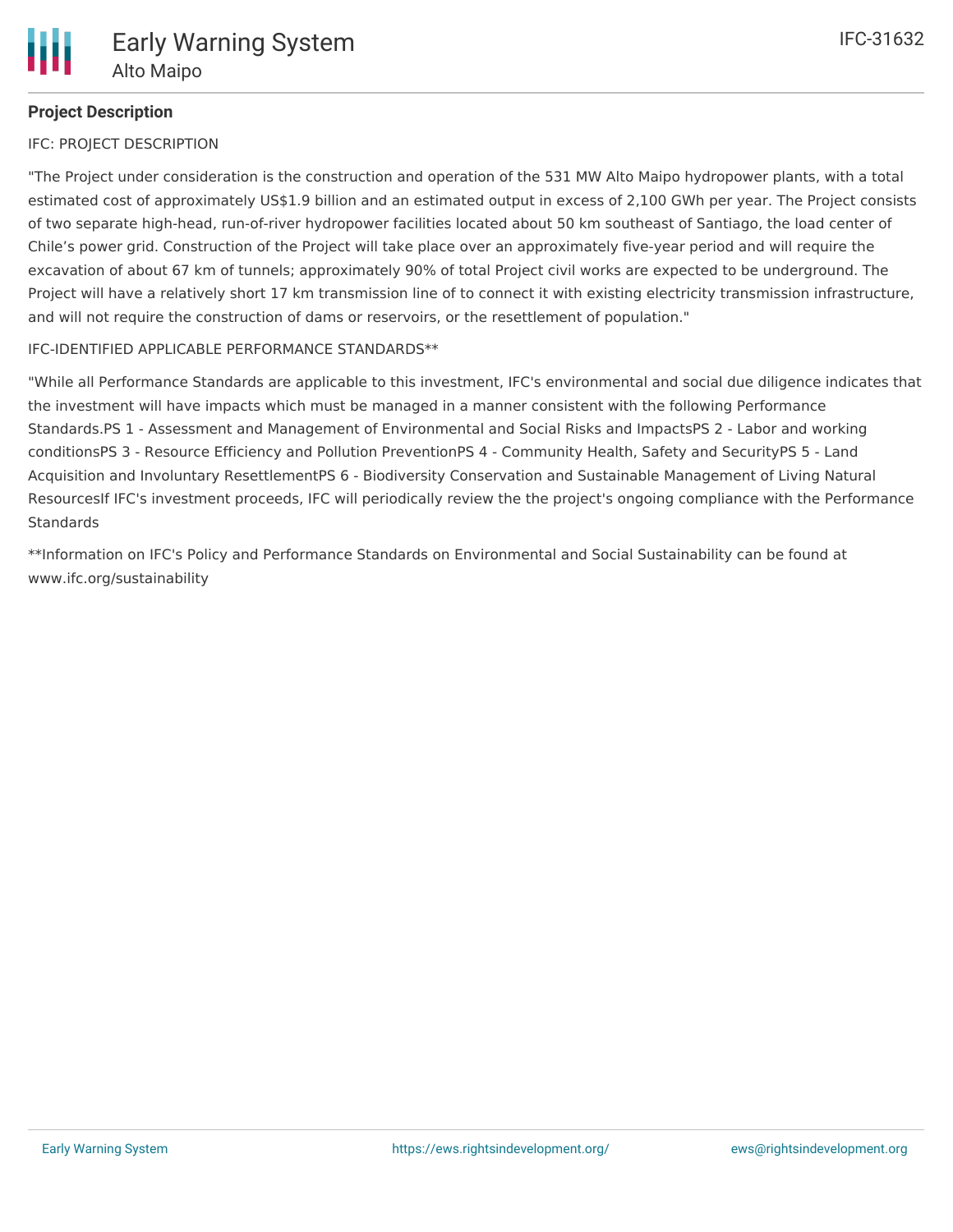

## **Early Warning System Project Analysis**

This high-risk project raises environmental and social concerns. Affected communities have brought complaints to both the IFC and IDB's complaint mechanisms and are calling for all international financiers to divest.

For more information, see:

CAO complaint: http://www.cao-ombudsman.org/cases/case\_detail.aspx?id=1255

MICI complaint: http://www.iadb.org/en/mici/complaint-detail,19172.html?ID=MICI-BID-CH-2017-0115

CIEL analysis: http://www.ciel.org/project-update/alto-maipo-hydroelectric-project-threat-chiles-environment/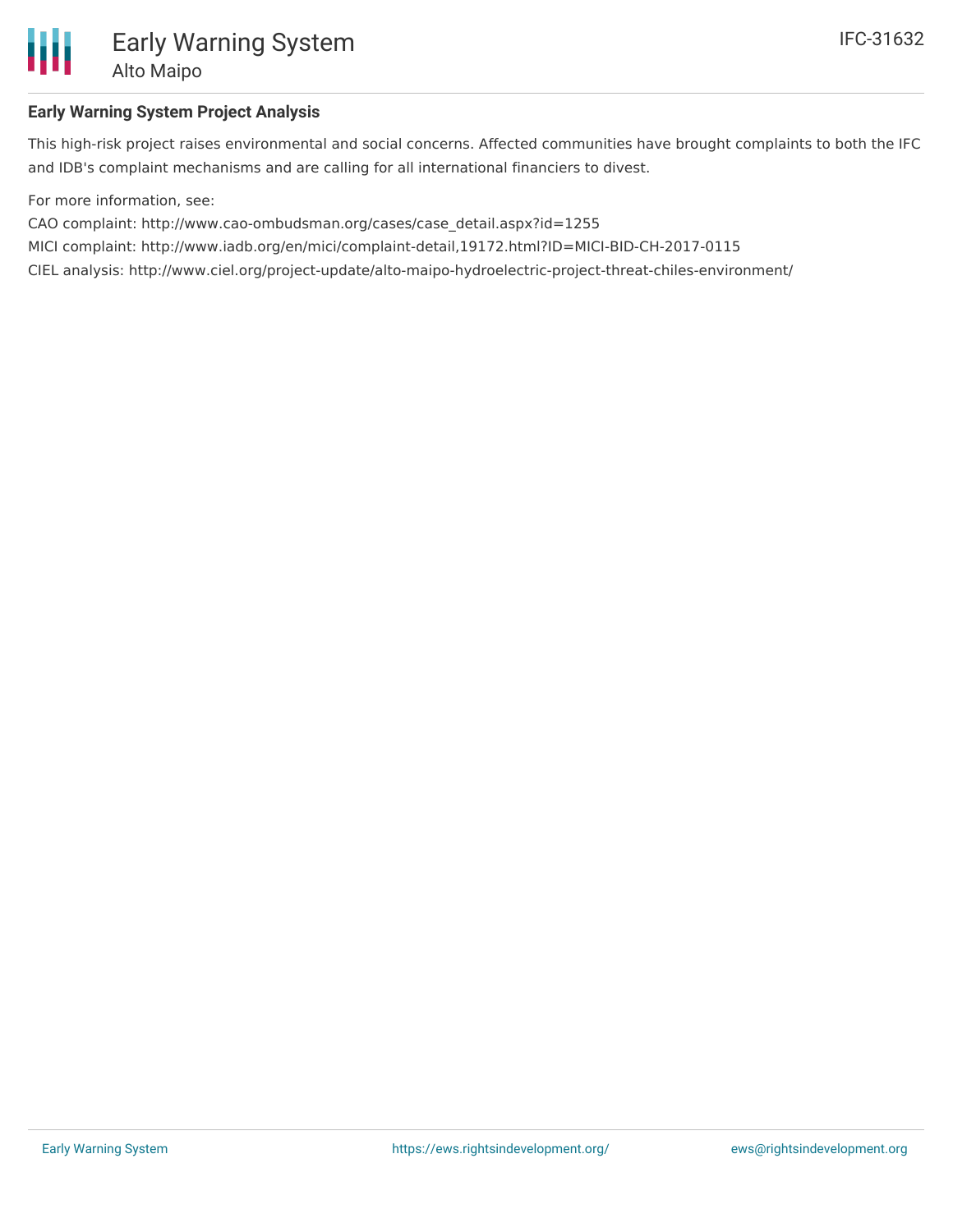### **Investment Description**

• International Finance Corporation (IFC)

Co-financed by IDB, OPIC, KfW, DNB and four Chilean Banks.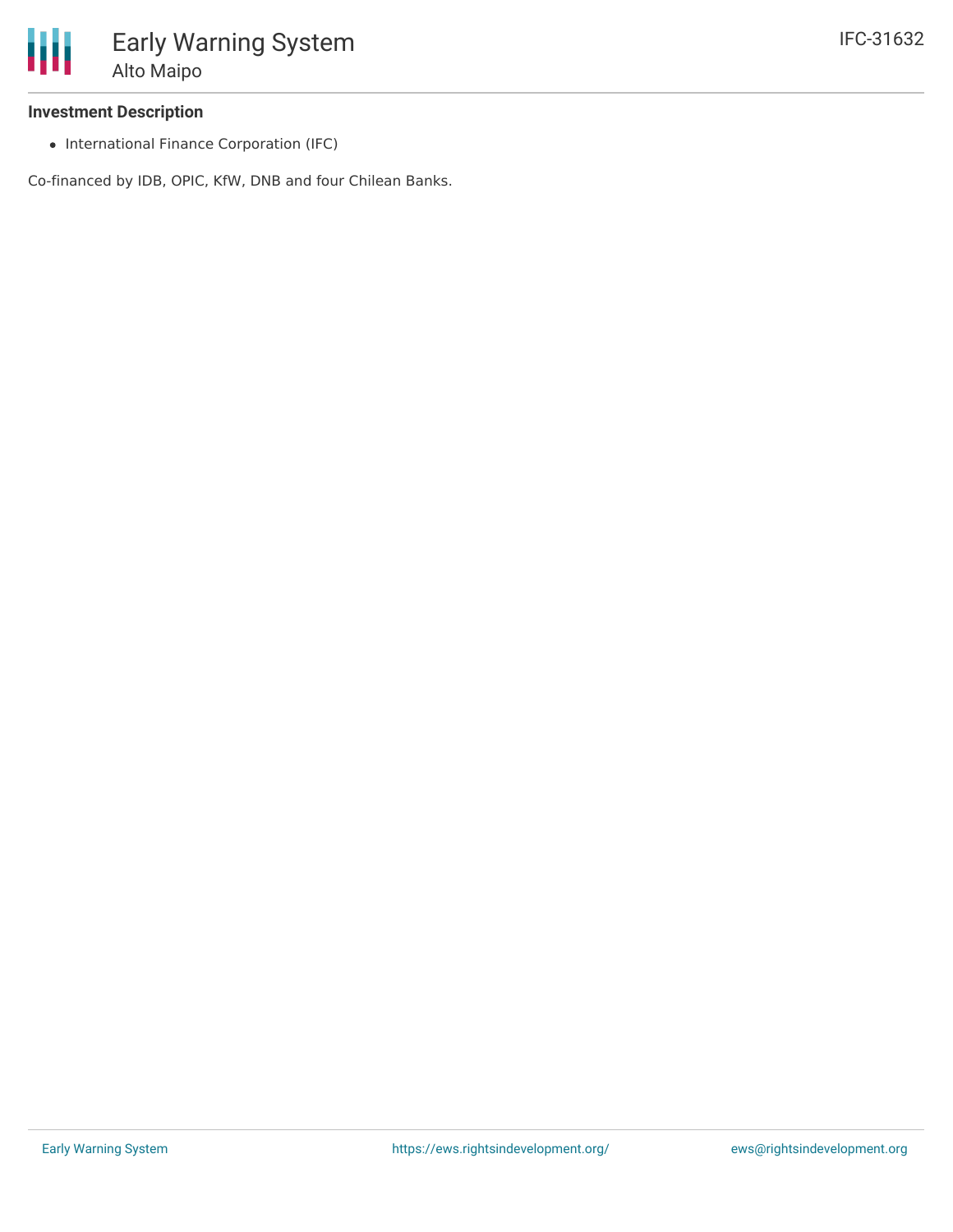

#### 冊 Early Warning System Alto Maipo

| <b>Private Actor 1</b> | <b>Private Actor</b><br>Role | <b>Private Actor</b><br>l Sector | <b>Relation</b>          | <b>Private Actor 2</b> | <b>Private Actor</b><br>2 Role | <b>Private Actor</b><br>2 Sector |
|------------------------|------------------------------|----------------------------------|--------------------------|------------------------|--------------------------------|----------------------------------|
|                        | $\sim$                       | $\sim$                           | $\overline{\phantom{0}}$ | AES Corporation        | Client                         | $\overline{\phantom{a}}$         |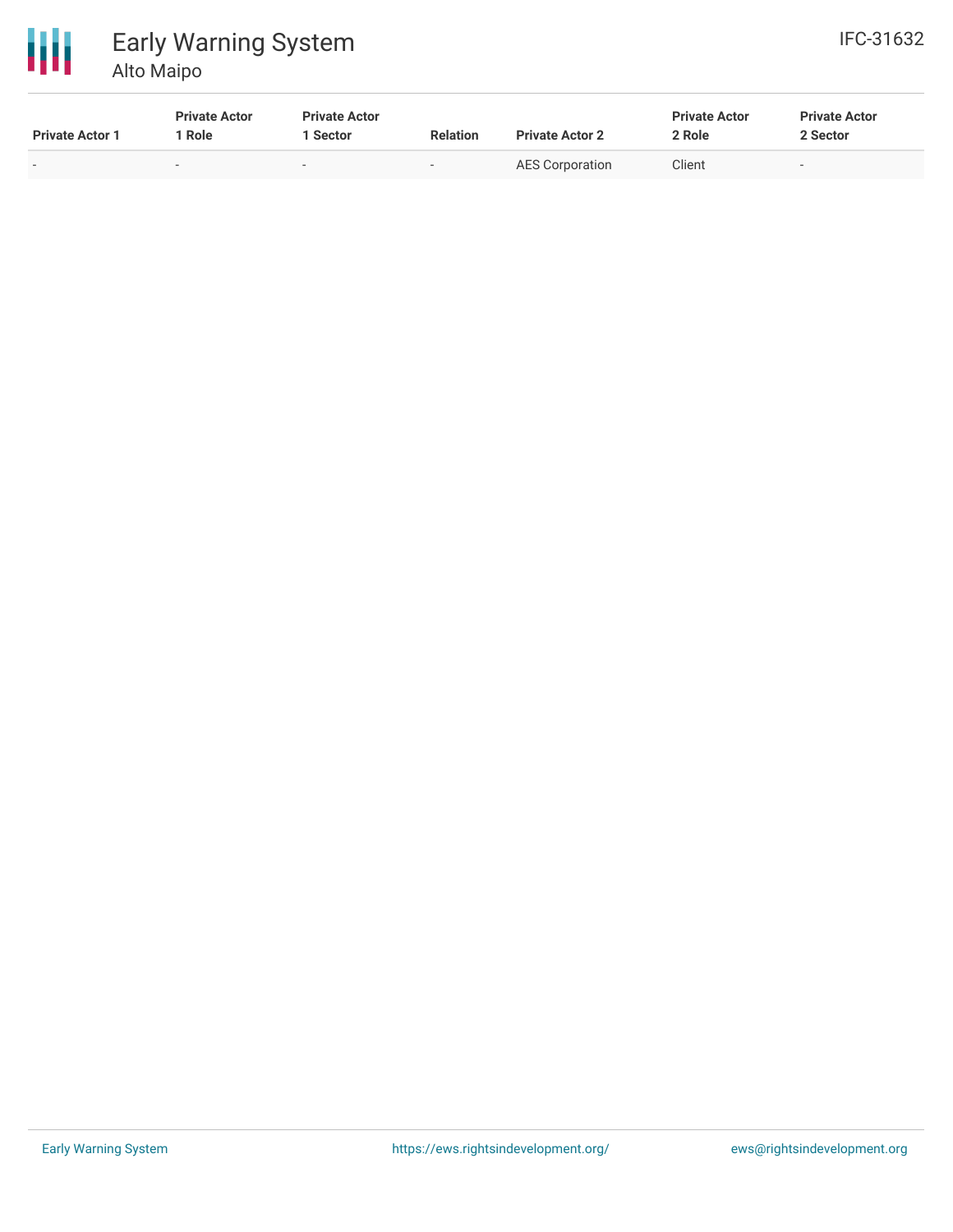# **Contact Information**

ACCOUNTABILITY MECHANISM OF IFC

The Compliance Advisor Ombudsman (CAO) is the independent complaint mechanism and fact-finding body for people who believe they are likely to be, or have been, adversely affected by an IFC or MIGA- financed project. If you submit a complaint to the CAO, they may assist you in resolving a dispute with the company and/or investigate to assess whether the IFC is following its own policies and procedures for preventing harm to people or the environment. If you want to submit a complaint electronically, you can email the CAO at CAO@worldbankgroup.org. You can learn more about the CAO and how to file a complaint at http://www.cao-ombudsman.org/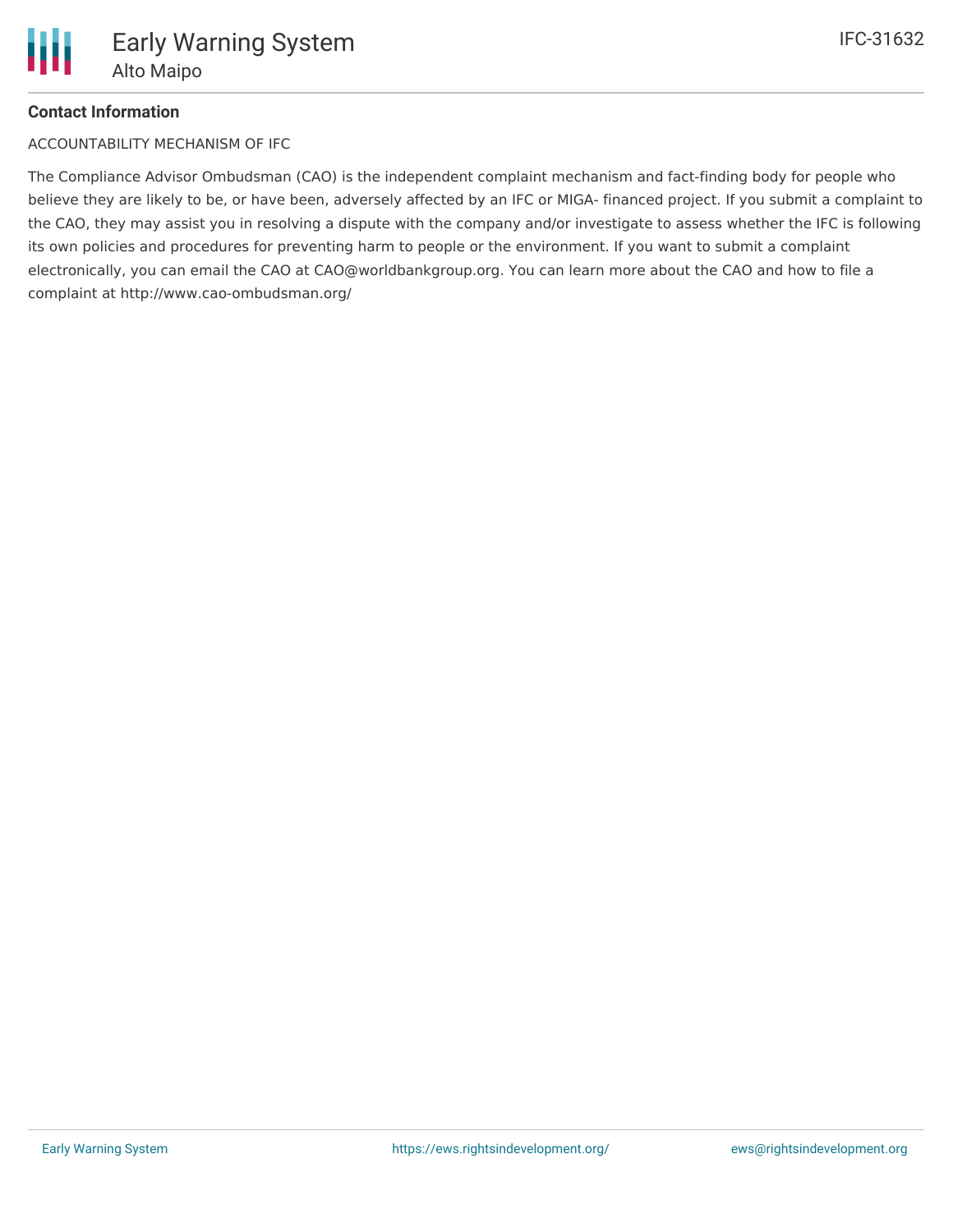

#### **Bank Documents**

- Analisis de Alternativas PHAM [27-05-13.pdf](http://ifcextapps.ifc.org/ifcext/spiwebsite1.nsf/0/c2ae8c88586c070285257bb7006810cd/$File/Analisis de Alternativas PHAM 27-05-13.pdf)
- [bc4\\_RCA.pdf](http://ifcextapps.ifc.org/ifcext/spiwebsite1.nsf/0/c2ae8c88586c070285257bb7006810cd/$File/bc4_RCA.pdf)
- Impactos [Acumulativos](http://ifcextapps.ifc.org/ifcext/spiwebsite1.nsf/0/c2ae8c88586c070285257bb7006810cd/$File/Impactos Acumulativos PHAM 18-07-12 Rev0.pdf) PHAM 18-07-12 Rev0.pdf